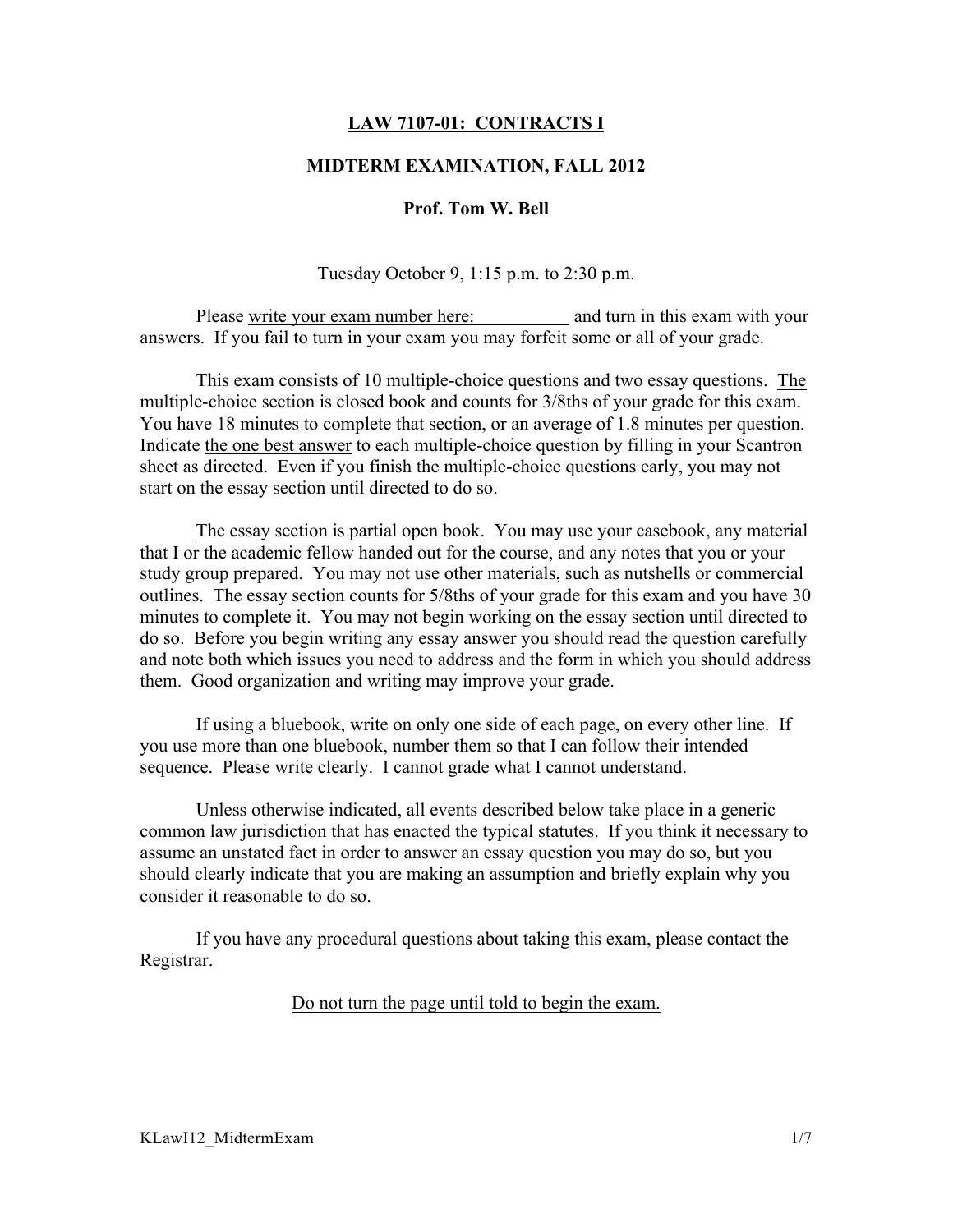Please write your exam number here: and turn in this exam with your answers. If you fail to turn in your exam you may forfeit some or all of your grade.

# Multiple Choice Questions

3/8ths of exam's total grade (maximum time: 18 minutes, or 1.8 minutes/question)

[redacted]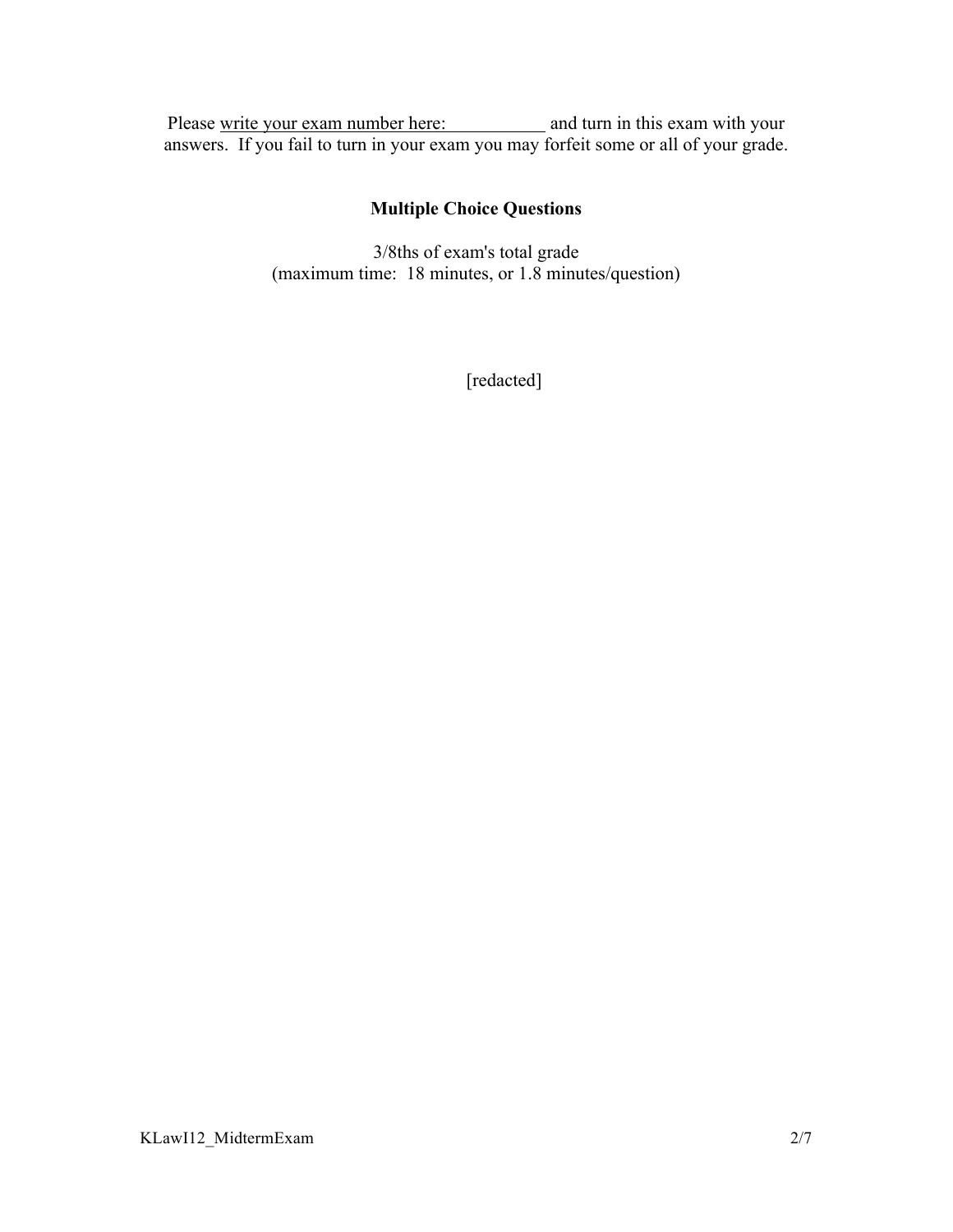Please write your exam number here: and turn in this exam with your answers. If you fail to turn in your exam you may forfeit some or all of your grade.

# Essay Question 1

 $1/8^{th}$  of exam's total grade (suggested time: 6 minutes)

Section 2-207 of the Uniform Commercial Code includes two types of provisions: Those relating to the formation of a contract and those relating to the terms of a contract. The first clause of  $\S 2-207(1)$  relates solely to formation, for example, as it tells us that an acceptance or written confirmation operates as an acceptance even if it states terms additional to or different from those offered or agreed to. That tells us whether a contract exists—not what the contract's terms are.

Apply a similar analysis to the rest of § 2-207, explaining whether each section or clause relates to formation or terms and why you classify it as such.